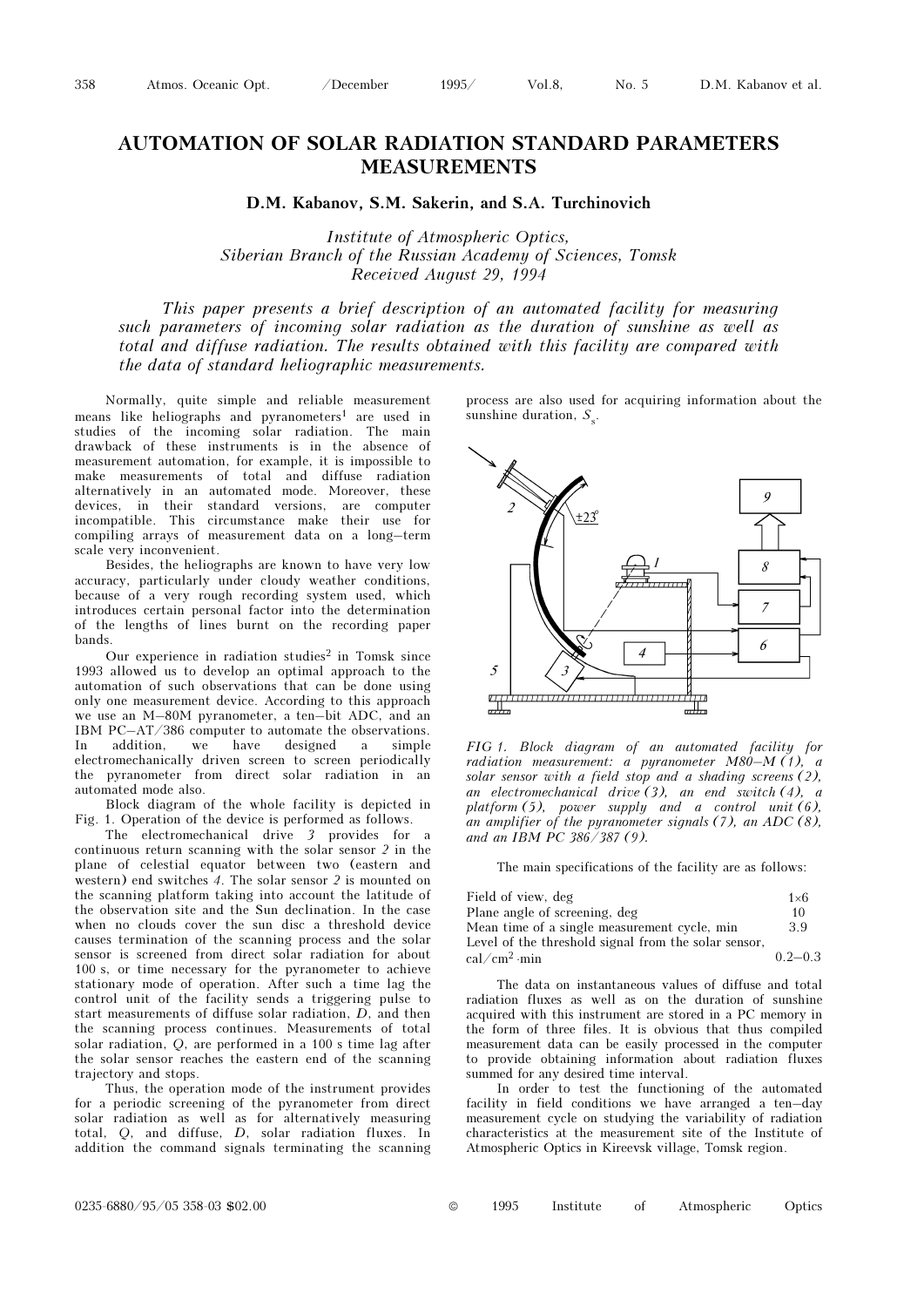Figure 2 presents a computer plotted data on time behavior of Q and D quantities measured in the second half of July 27, 1994.

In order to estimate the quality of data on the duration of sunshine,  $S_s$ , acquired with this automated



FIG. 2. Time behavior of the total, Q, and diffuse, D, radiation fluxes as recorded on July 27, 1994.

facility we have carried out, in parallel, similar measurements with a standard heliograph GU–1. Figure 3 and Table I present thus obtained data for making a comparison between the two techniques.



FIG. 3. Intercomparison of data on sunshine duration measured with a heliograph,  $S_{\rm s}^{\rm I}$ , and with the automated facility described,  $S_{\rm s}^{\rm II}$ .

| ,<br>u |  |
|--------|--|

|                                  |       | Sunshine duration, h   |          |                                 |           |          | Cloud cover index   |          |
|----------------------------------|-------|------------------------|----------|---------------------------------|-----------|----------|---------------------|----------|
| Date $(1994)$ Day-time duration, |       | Heliograph $S_{s}^{I}$ |          | Automated facility $S_{s}^{II}$ |           |          | during observations |          |
|                                  | h     |                        |          |                                 |           |          |                     |          |
|                                  |       | Whole day              | 1st half | 2nd half                        | Whole day | 1st half | 2nd half            |          |
| 19.07                            | 16.70 | 6                      | 4.0      | 2.0                             | 6.054     | 3.908    | 2.146               | $8 - 9$  |
|                                  |       |                        |          |                                 |           |          |                     | Rainy    |
| 20.07                            | 16.62 | 7.5                    | 4.2      | 3.3                             | 4.827     | 2.014    | 2.813               | $5 - 10$ |
|                                  |       |                        |          |                                 |           |          |                     | Rainy    |
| 21.07                            | 16.57 | 6.6                    | 2.9      | 3.7                             | 6.315     | 2.613    | 3.702               | $6 - 8$  |
| 22.07                            | 16.52 | 3.1                    | 1.9      | 1.2                             | 2.265     | 1.654    | 1.311               | $8 - 10$ |
|                                  |       |                        |          |                                 |           |          |                     | Rainy    |
| 23.07                            | 16.47 | 0.5                    | 0.2      | 0.3                             | 0.525     | 0.075    | 0.45                | $9 - 10$ |
| 24.07                            | 16.42 | 3.7                    | 0.3      | 3.4                             | 1.671     | $\Omega$ | 1.671               | $4 - 8$  |
| 25.07                            | 16.35 | 13.1                   | 6.7      | 6.4                             | 13.015    | 6.14     | 6.875               | $1 - 3$  |
| 26.07                            | 16.30 | 13.4                   | 6.5      | 6.9                             | 14.0      | 6.833    | 7.167               | $1 - 4$  |
| 27.07                            | 16.23 | 11.3                   | 6.4      | 4.9                             | 10.985    | 6.311    | 4.674               | $1 - 4$  |

Prior to analyzing the differences in data presented let us consider two peculiar features in the heliograph measurements.

The matter is that determination of the sunshine duration from heliographic records is done by measuring the lengths of burnt strips on the recording paper band what does not exclude situations when the sun disc is screened with a translucent cloud and only means that thermal power flux of direct solar radiation focused on the paper exceeds the threshold value of  $0.15 \text{ cal/cm}^2 \text{ min}$ 

(see Refs. 1 and 3). In fact some different energy criterion could be used when putting into operation the measurement facility discussed here, in order to exclude the cases of screening the sun disc by translucent clouds. However, in doing so we should violate a conventional approach to measurements of the sunshine duration,  $S_{\rm s}$ . This, in turn, would not allow us to use formulas normally used for relating the sunshine duration  $S_{\rm s}$  to the total fluxes of solar radiation.<sup>3</sup>